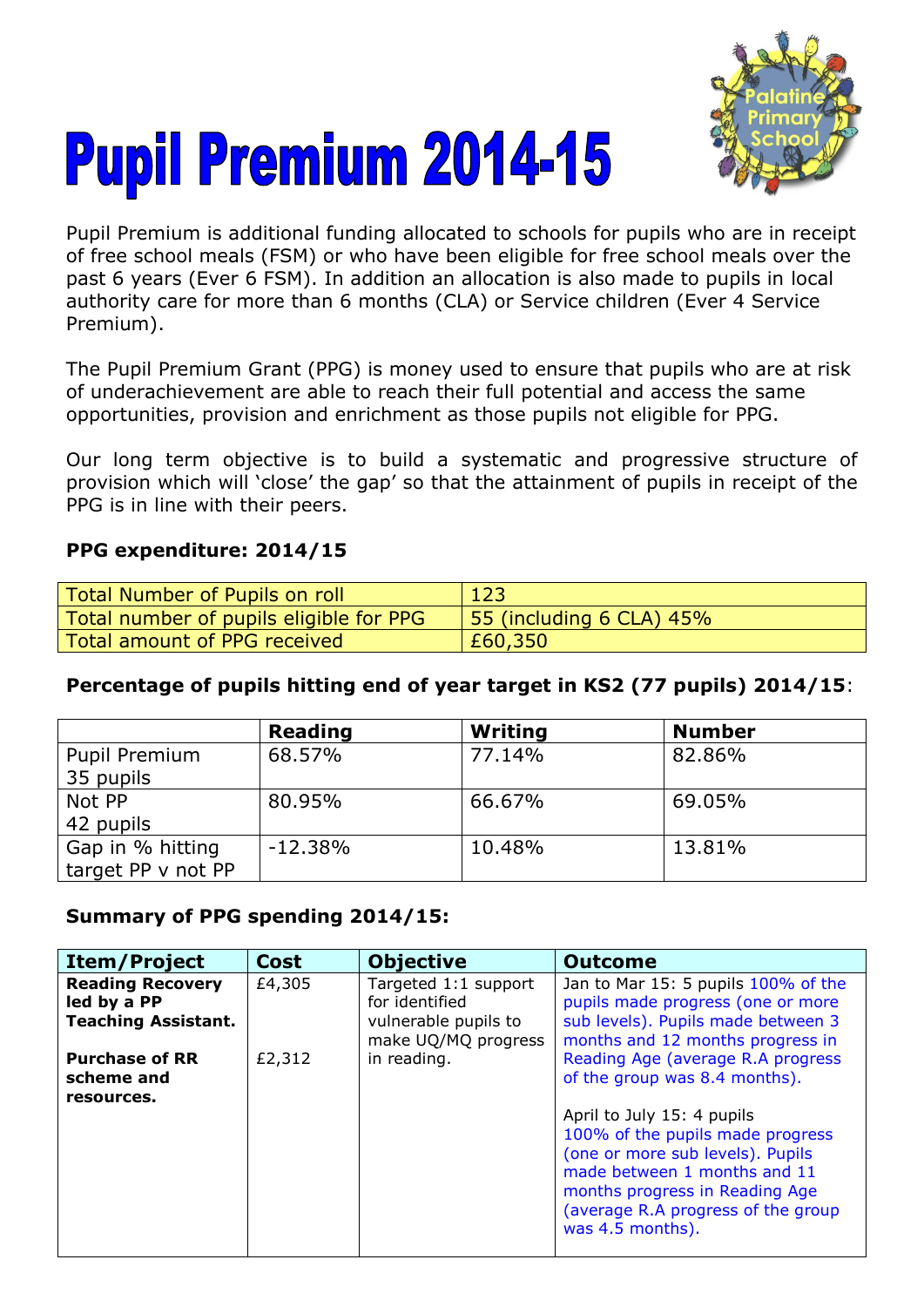| <b>Item/Project</b>                                                                                      | <b>Cost</b>           | <b>Objective</b>                                                                                                                                                                                                                                                                                                                                                             | <b>Outcome</b>                                                                                                                                                                                                                                                                                                                                                                                                                                                                                                                                                                   |
|----------------------------------------------------------------------------------------------------------|-----------------------|------------------------------------------------------------------------------------------------------------------------------------------------------------------------------------------------------------------------------------------------------------------------------------------------------------------------------------------------------------------------------|----------------------------------------------------------------------------------------------------------------------------------------------------------------------------------------------------------------------------------------------------------------------------------------------------------------------------------------------------------------------------------------------------------------------------------------------------------------------------------------------------------------------------------------------------------------------------------|
| Writing<br>intervention in<br>small group led by<br>PP TA.<br>PP I pad/ Apps<br><b>Phonics resources</b> | £7622<br>£269<br>£270 | Targeted group<br>support for identified<br>vulnerable pupils to<br>make UQ/MQ progress<br>in writing and close<br>gaps in attainment.                                                                                                                                                                                                                                       | Autumn term 14: 6 pupils<br>67% of pupils made 1 sub level of<br>progress or more.<br>Spring term 15: 7 pupils<br>100% of pupils made 1 sub level of<br>progress or more.<br>Summer term 15: 4 pupils<br>75% of pupils made 1 sub level of<br>progress or more.<br>All pupils made progress within<br>phonics phase with increased<br>phoneme/ HF word awareness/<br>segmenting and blending ability.                                                                                                                                                                            |
| <b>Maths intervention</b><br>in small group led<br>by PP TA.                                             | £7622                 | Targeted group<br>support for identified<br>vulnerable pupils to<br>make UQ/MQ progress<br>in number and close<br>gaps in attainment.                                                                                                                                                                                                                                        | Autumn term 14: 4 pupils<br>75% of pupils made 1 sub level of<br>progress or more.<br>Spring term 15: 7 pupils<br>43% of pupils made 1 sub level of<br>progress or more.<br>Summer term 15: 8 pupils<br>75% of pupils made 1 sub level of<br>progress or more following<br>modification of the intervention<br>programme by the Maths Hub and<br>increased sessions.<br>We plan to introduce the 'First Class<br>at Number' intervention programme<br>in September 15 to increase the<br>impact of the maths intervention<br>programme on pupil progress.                        |
| <b>PP Co-ordinator</b>                                                                                   | £11,322               | To track the progress<br>and raise the<br>attainment of<br>vulnerable PP pupils in<br>line with non PP pupils<br>through:<br>• Supporting the PP<br>Intervention team<br>and class teams and<br>liaising with multi<br>agencies.<br>• Identifying barriers<br>to learning and the<br>most effective<br>interventions to<br>support PP pupil's<br>progress and<br>attainment. | PP pupils have continued to make<br>improved progress in Intervention<br>groups from July 14 to July 15.<br>Since the introduction of Reading<br>Recovery 100% of pupils have made<br>progress in the Spring/Summer Term<br>15.<br>Across KS2 PP pupil's progress is<br>better than non PP pupils for English<br>(3 out of 4 strands) and Maths (all<br>strands) and Science.<br>End of $KS1 - Yr 2 - Reading 75%$<br>made 2 sub levels of progress or<br>more.<br>Writing 100% made 2 sub levels of<br>progress or more.<br>Number 75% made 1 sub level of<br>progress or more. |
| <b>Item/Project</b>                                                                                      | <b>Cost</b>           | <b>Objective</b>                                                                                                                                                                                                                                                                                                                                                             | <b>Outcome</b>                                                                                                                                                                                                                                                                                                                                                                                                                                                                                                                                                                   |
| <b>Nurture Support</b><br>led by PP TA.<br><b>Boxall Profile</b><br><b>Assessment</b>                    | £2870<br>£286         | To support identified<br>PP pupils social and<br>emotional well being<br>and raise self esteem.                                                                                                                                                                                                                                                                              | Pupils have been able to engage<br>more fully in planned learning and<br>respond better to strategies to<br>manage their behaviour. Exit data<br>demonstrated that pupils had                                                                                                                                                                                                                                                                                                                                                                                                    |